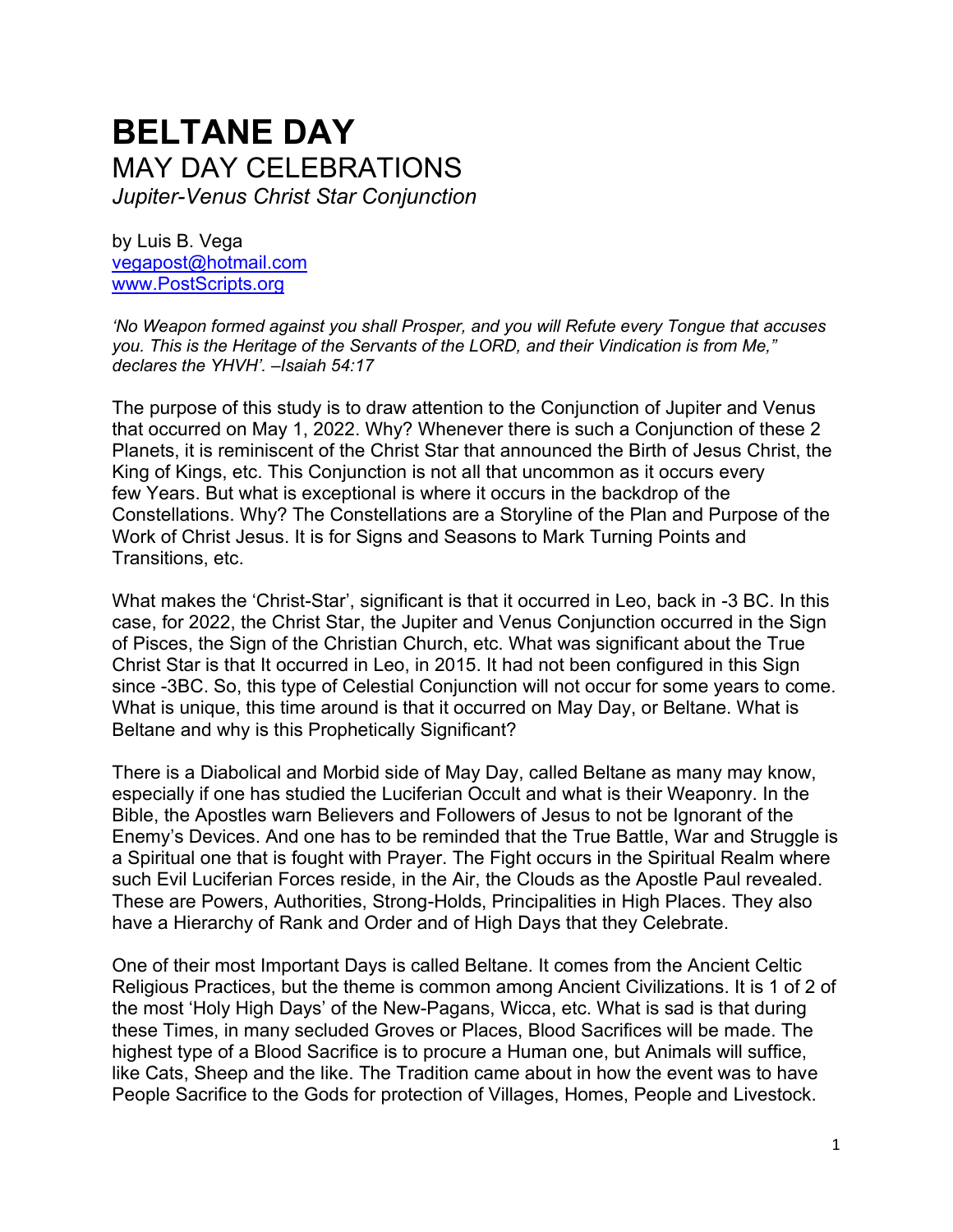#### **May Day**

During Beltane on the Midnight Eve of May 1, the Warlocks, Witches and Wizards would make a Bone-Fire or a Fire but many suggest it was from the Bones of Dead Carcasses, in many cases and thus the Name. Although it was a Tradition that was said to have 'Died' when Europe was 'Christianized', a lot of the Pagan Rituals either went Underground and practiced or were veiled in Christian Practices like Easter (Ishtar as in Asherah Pole or May Day Pole) Eggs, Christmas Trees and May Day, etc., Since the end of World War 2, the Druids have had a worldwide Revival in recent Decades. Depending on the area, part of the Beltane Ritual was to, 'Pass through the Fire'.

Where do one see that in the Bible? It was the God Molech, the God of Abortion that YHVH warned Israel not to participate in or practice as the Canaanites did. Their Rituals would involve Sexual Orgies that produced unwanted Children. Solution? Sacrifice them as Offering of the Blazing Hot Hands of Molech, the Bull and Owl God of the Grove. This is why, in Socio-Political lenses, Abortion is championed by the Left that is saturated with Feminism, Socialists and that now seek to Indoctrinate the LGBT Agenda down to Kindergarten Children that do not know their Right Hand from their Left. These are the same People that want to disengage the Rights of Parents to have a Say in one's Children's Education and Teaching Content.

They push for Gender 'Fluid' association and affirm the natural confusion of entering into Puberty for example. This is a Spirit of Baphomet that has Risen in this Last Generation. And if one notices in their Satanic Statues, they have a little Girl and Boy on either Side. They are aiming for one's Children. The word Beltane comes from the Root Words of Bright or White, as in Fire, etc. But it is also accompanied by Fertility Rites. For example, the May Pole Ceremony is a 'Decoration' of the Phallus with an aim of tapping into the Fertility Energies sought, etc. See Movie Wicker Man, or do not. Then Politically, it is the Day of the Proletariat of the World and Working Classes. The Bolsheviks chose this Day as their High Holy Day also. No coincidence.

The Bolsheviks were Luciferian to the core, same Power Source. But how Beltane is also linked now to Astronomical Time Markers is that Beltane or May 1 is exactly the Halfway Point between the Spring Equinox and the Summer Solstice. But what has been accented this May 1, 2022 , for the Globalists Luciferians is that the Jupiter-Venus Conjunction will have 'increased' their Ritual 'Powers' and Outcome, according to their Rites. It is commonly understood that the Significance of the Planets convey a certain Innuendo. Jupiter, being the King Planet, adds the Maximum Multiplier Effect.

And Venus, to the Occult is the Representation of their Horned God, the Lord of Darkness, Lucifer. He is ironically called the 'Bright and Morning Star'. It steals from the Attribute that Jesus, Himself calls Himself that in the Book of Revelation. And as an Astronomical Sign in -3BC, it was a Euphemism of Power of the Male-Female coming together to produce the Christ Child, etc. As to the Rituals on Beltane? There is that connotation to the Bone-Fire. It infers to it being White and Bright, Illumination, and thus associated with 'Light Bearer', Lucifer. But his Light is a Dark Light that leads to Death, etc. The Occult totally reverses the Meaning and Significance of such Celestial Signs.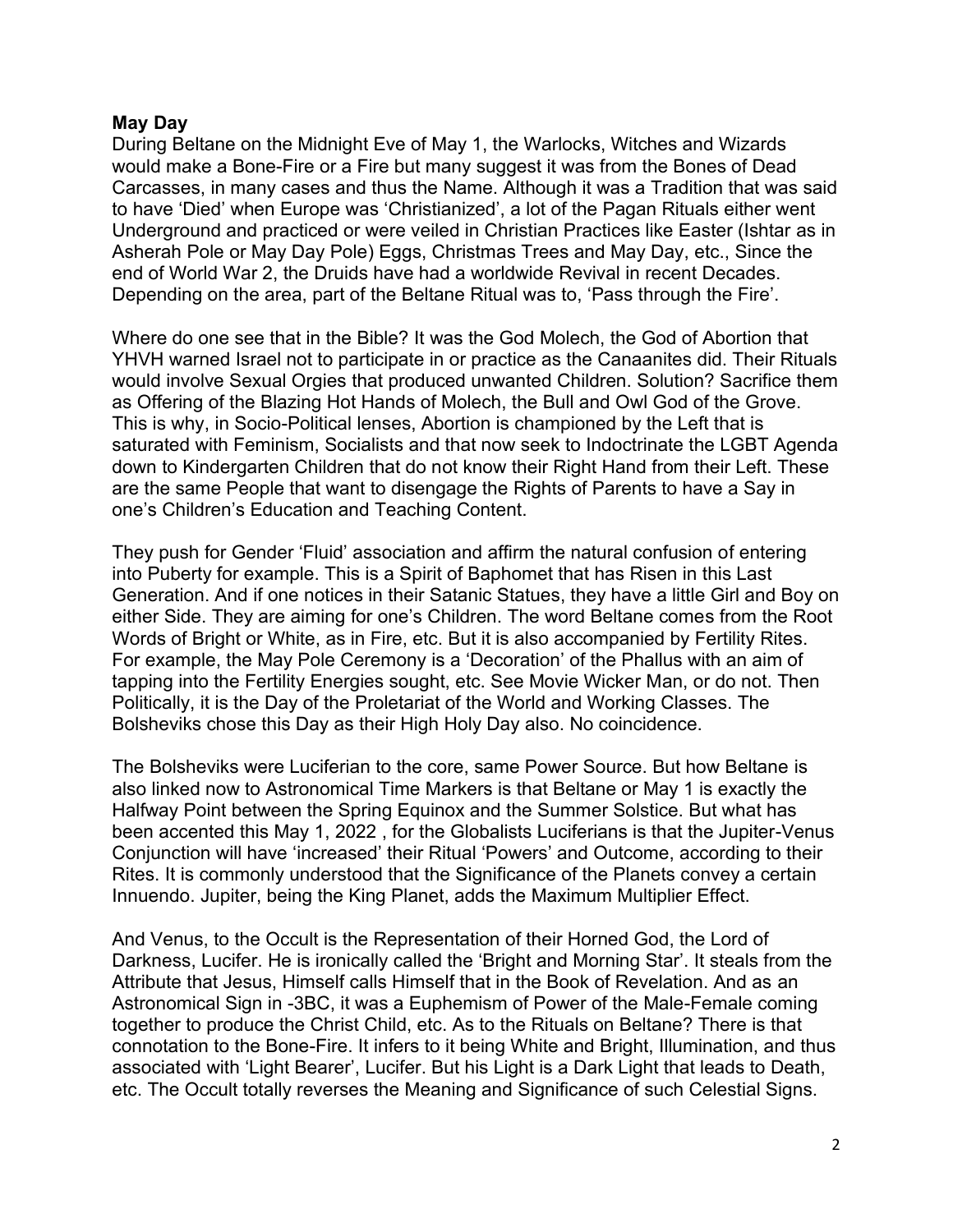#### **Celestial Signs**

Their Ideology calls for their Rituals and Rites to negate the true Significance and Message such Celestial Signs and Message of Jesus Christ. They are Masters of Deception, Corruption and Reversal of Opposite, to their delight. What many have realized that since the Season of Passover, in 2022, is that there has been an Amazing Planetary Alignment of 7 Celestial Bodies, spanning the Constellations of Aquarius to Pisces. The last time this occurred on a Passover Season was back in 2011. As mentioned, such Star Conjunctions, Eclipses and Blood Moons are all for Signs and Seasons. Do realize that there will still be a Partial Solar Eclipse in October and a Blood Moon in November in 2022.

However, this will close-out what one has deemed the Faux Tetrad. See Study #586 Millennial Tetrad at End Notes. This 4-Blood Moon Sequence started in 2021. Of the 4 Blood Moons, the 2nd one was not a Full Eclipse, thus the 'Faux Tetrad'. Nonetheless, one believes it is significant because with this Series of paired Sun-Moon Eclipses, they conclude a Celestial Pattern that is accented or 'Book Marked' by a very rare Solar type of Eclipse. It is called a Hybrid. It is in-between a Total Solar Eclipse Type and an Annular Type of Eclipse. What is unique about it, is that it involved the Factor of '8'. In what sense? The up-coming Hybrid Solar Eclipse in 2023 will start the 9th one, having had the 8th Since Jesus' birth occurring in 2013.

Many who are watching and studying the End of Days, are in agreement that this Last Generation will not pass away until Jesus returns, it made one think that as it is specifically tied to the Rebirth of Israel, as we know. But realize that all the Holocaust Survivors are now dying-off, and fast, in record Numbers. They are in their 80s and 90s. It is precisely also then a telling Sign-Post of just how, perhaps Prophecy has to occur, like now. So, one does agree with the Inference that the 2014-15 Tetrad, for example, as well as the Revelation 12 Sign were Super-Celestial Markers for this 'Last Generation'.

That in fact, the Tetrad was but a Triad since 1949 and corresponds to the Restoration of Israel, as foretold by Jesus, but in the Reverse Order they were destroyed. In the Olivet Discourse, Jesus foretold that the Temple, the City and the Nation would be Destroyed. But that He was going to regather the Nation, then the City and then the Temple before His 2nd Coming. Tetrads: 1949-50 Nation. 1967-68 Jerusalem. 2014-15 Temple in 202X-XX?. This is why, although now a few years after, the 3rd Series in the Tetrad, will be tied to the rebuilding of the 3rd Temple. In Hind-Sight, one is now convinced that 2015 was indeed a Shemitah Year and thus providing a 7-Year Countdown to the Temple and Daniel's 70th Week of Years. We shall see.

The Jupiter-Venus Planetary Conjunction can be seen in the Northern Hemisphere just before Sunrise in the East. The place will be just to the right, offset. Thus, the 'Watching' occurs in the 4th Watch of the Night. This is from 3am to 6am. It is called the Fire Watch as that is what those that were Stationed to do would be on the look-out for. This has a Military Connotation as Soldiers would take turns 'Watching' for any Fire breaking out or any other type of Danger that would threaten the other Troops in the Barracks, etc.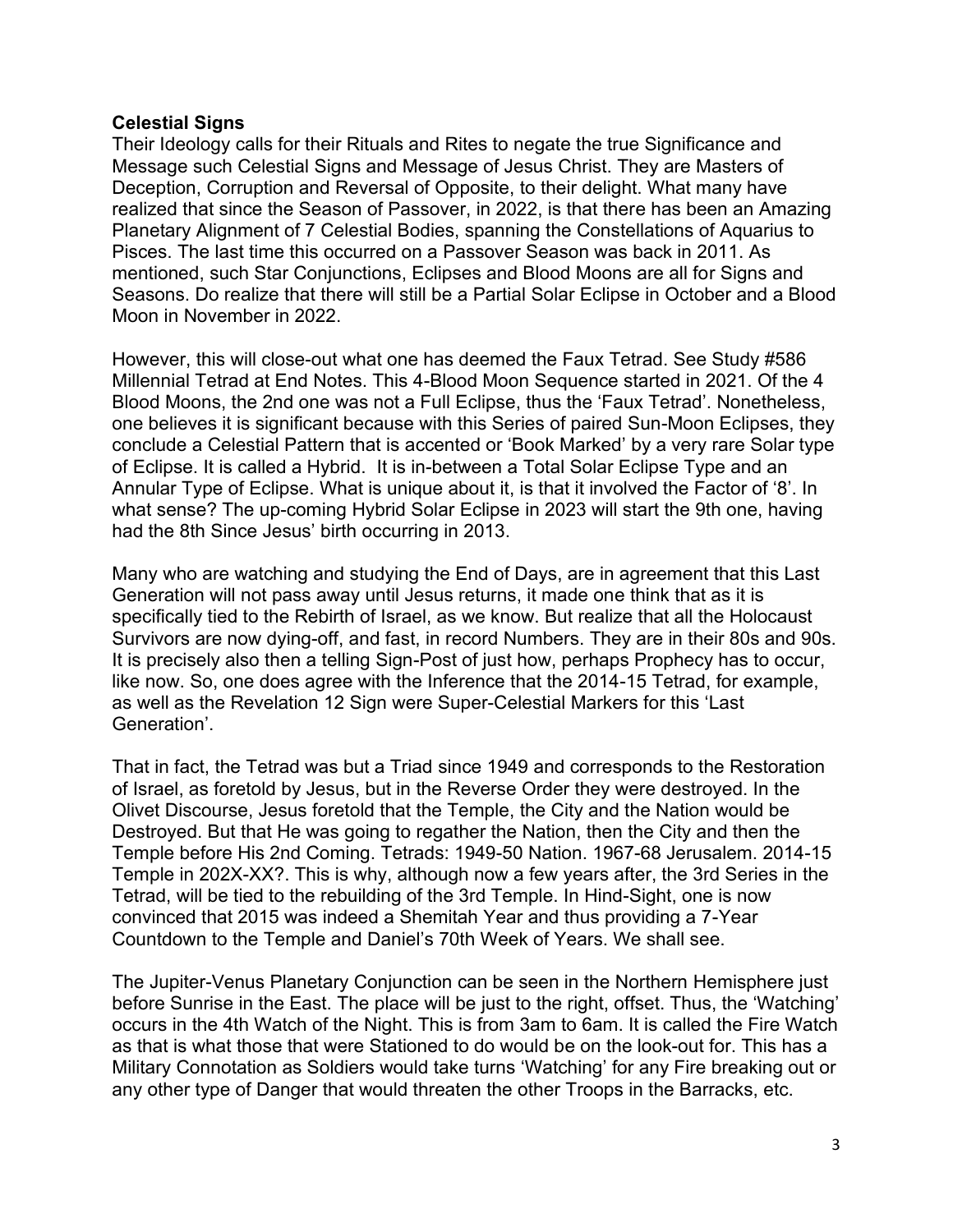#### **Fire Watch**

 $\overline{\phantom{a}}$  , where  $\overline{\phantom{a}}$  , where  $\overline{\phantom{a}}$  , where  $\overline{\phantom{a}}$ 

For those of you who have had Military Experience, it is basically Staying-Up and Awake on Patrol, for Fire Hazards, other Dangers and the like. When one was in the U.S. Army, one can remember those Fire Watches just before Sunrise. It left one a bit 'numb' and threw-off one's Sleeping Patterns. But one was to be On Watch in case, and to Sound the Alarm if Danger was or is imminent to the rest of the Troops who are sleeping. It follows loosely the Roman Legion and Jewish Night Watches, being 4 of them with 3 Hour Switching-Off. There would be the 1st Watch, 2nd Watch and so forth.

The hardest one would be the 4th Watch, from 3am to 6am. This is the Hardest Time to stay Awake. This is also related, Biblically, in how the 10 Virgins all 'Feel Asleep'. But for them, they did not even make it to the end of their 2nd Night Watch, which ended at 12 Midnight. That is when the Call came and the Trumpet Sounded. But being on Fire Watch is then to be on the Look-Out, as on the Wall like Ezekiel.

Yes, one would agree, that in general, a Prevailing Attitude or Condition of this Last Rendition of the Church Age is sadly to end in the Laodicean Types. One of their Flaws or Characteristics is that they are 'Blind'. So, they do not see such things or care or think it is Relevant. Not that one is being presumptuous, but that what Privilege to be given any insight, if at all. So, one just wanted to infuse some context of the 'other side' of this Beautiful Sign, but to be on Alert and have this Understanding about it as well.

And only because those who are Watching such 'Signs' are seeking them, asking because one wants to know and warn the 'Troops' that are taking turns Resting from the 'Battle'. It is sad and ironic that if this Year is to End the Church Age, then such Signs since around 2010 have been 'plastered' all over the Sky, during this Time that the Church as a whole should be aware of them. But it seems it will be and is like that of the Times of the Magi, that only a very few were Looking, Watching and Waiting for the King's Appearing.

But for now, the Luciferians are celebrating the soon Appearing of their AntiChrist King, this is what the Jupiter-Venus Conjunction of Beltane essentially is being interpreted by them. Realize that Lucifer is a 'Christ' in his own Right. How so? Realize that in the Bible, Lucifer is the 'Anointed' Cherub. This to mean that the 4-Winged Created Angelic Being, was and is the only one of his Kind that was 'Anointed', that to mean a 'Christ'. This is why to the Luciferians, they Worship and Service him as the legitimate 'Christ' and seek to destroy the Finished Work of the True Christ, Jesus.

However, one is reminded that 1 of the main Missions of Jesus was to Expose and Destroy the Works of the Devil. Jesus, as GOD in the Flesh, put on Flesh to destroy Death, by Death. Now all Power and Authority has been given to Jesus. And it will be at Jesus' 2nd Coming that He will settle the Score. It will be the Time that after His 1000 Year Millennial Reign, Lucifer will be forever vanquished in the Lake of Fire where he belongs. At that Point and Time, he and his Followers and Disciples can have all the Bone-Fires to their content.